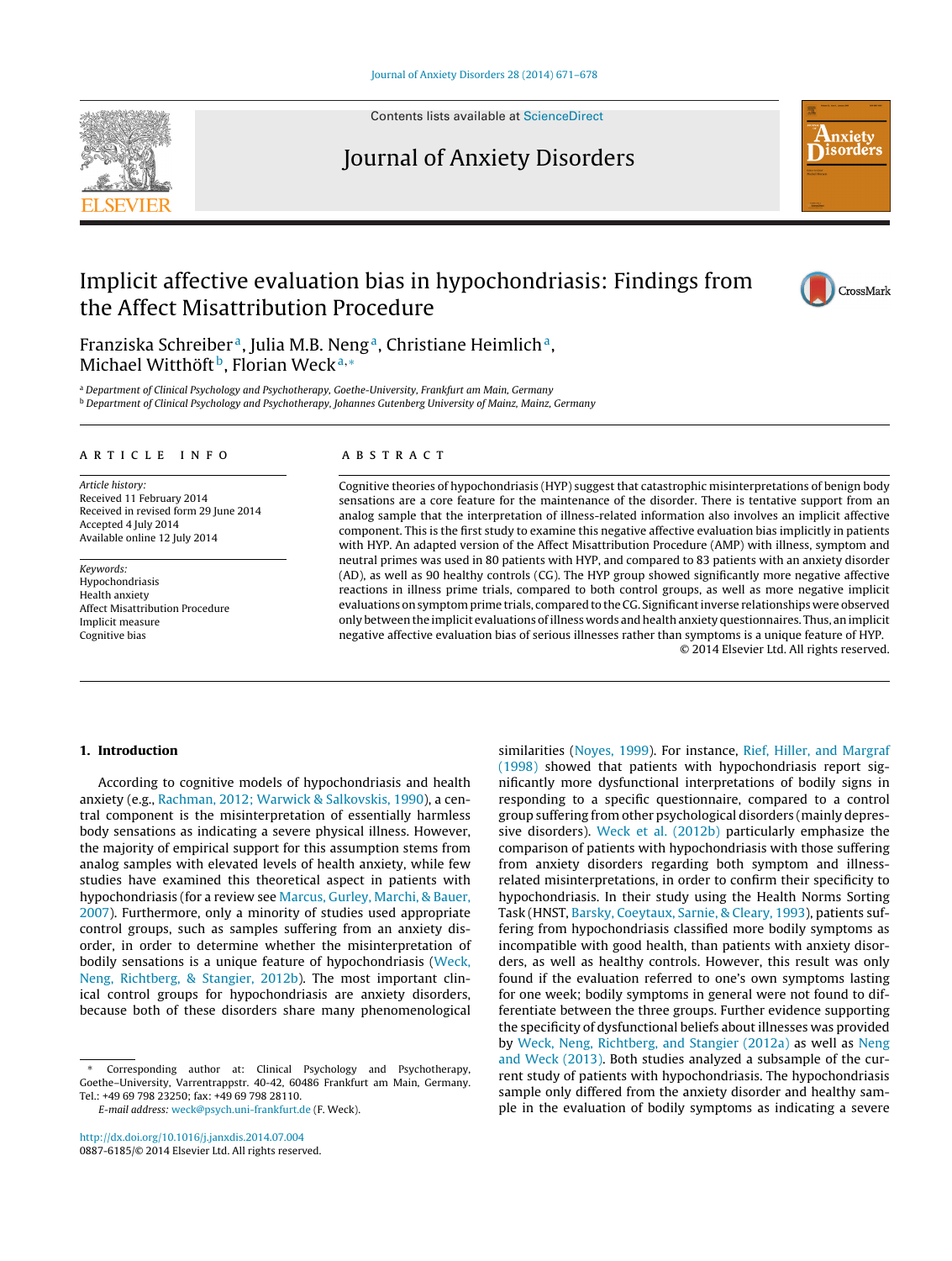illness, but not regarding the judgment of symptoms as indicating a mild illness [\(Weck](#page--1-0) et [al.,](#page--1-0) [2012a\).](#page--1-0) Interestingly, the anxiety disorder group took a middle position regarding their evaluation. In line with these results, [Neng](#page--1-0) [and](#page--1-0) [Weck](#page--1-0) [\(2013\)](#page--1-0) showed that patients with hypochondriasis also tend to misattribute ambiguous bodily symptoms more frequently as specific indicators of a severe illness, in comparison to patients with anxiety disorders and healthy volunteers. These earlier findings reveal that it is not the misinterpretation of bodily symptoms in general, but rather their misinterpretation with regard to severe illnesses that constitutes a specific characteristic of hypochondriasis.

A major drawback of the summarized studies is the lack of empirical evidence on cognitive processes incorporating experimental assessments at an implicit level. The additional use of an implicit paradigm could provide a more comprehensive picture of dysfunctional information processes, apart from using explicit measures such as questionnaires, since the latter are susceptible to biased reporting [\(Paulhus,](#page--1-0) [2002\)](#page--1-0) and more importantly, do not assess uncontrollable, automatic processes [\(Greenwald](#page--1-0) [&](#page--1-0) [Farnham,](#page--1-0) [2000\).](#page--1-0)

However, previous studies on implicit information processing investigating a sufficiently large number of patients with hypochondriasis are sparse [\(Gropalis,](#page--1-0) [Bleichhardt,](#page--1-0) [Hiller,](#page--1-0) [&](#page--1-0) [Witthöft,](#page--1-0) [2013\),](#page--1-0) since most studies have been conducted with analog as well as rather small samples. Furthermore, the commonly used implicit measures were based on reaction times, which might impede an unambiguous interpretation of the underlying cognitive processes [\(Payne,](#page--1-0) [Govorun,](#page--1-0) [&](#page--1-0) [Arbuckle,](#page--1-0) [2008;](#page--1-0) [Witthöft,](#page--1-0) [2011\).](#page--1-0) For instance, paradigms such as the emotional Stroop task or the dot probe task have been used to confirm biased information processing in terms of preferred attention allocation toward health-threatening stimuli, as well as memory bias in samples with elevated health anxiety (e.g., [Jasper](#page--1-0) & Witthöft, [2011;](#page--1-0) [Lecci](#page--1-0) [&](#page--1-0) [Cohen,](#page--1-0) [2002;](#page--1-0) [Witthöft,](#page--1-0) [Rist,](#page--1-0) [&](#page--1-0) [Bailer,](#page--1-0) [2008\)](#page--1-0) and hypochondriasis (e.g., [Brown,](#page--1-0) [Kosslyn,](#page--1-0) [Delamater,](#page--1-0) [Fama,](#page--1-0) [&](#page--1-0) [Barsky,](#page--1-0) [1999;](#page--1-0) [Gropalis](#page--1-0) et [al.,](#page--1-0) [2013;](#page--1-0) [Pauli](#page--1-0) [&](#page--1-0) [Alpers,](#page--1-0) [2002;](#page--1-0) [Van](#page--1-0) [den](#page--1-0) [Heuvel](#page--1-0) et [al.,](#page--1-0) [2005\).](#page--1-0) Related to the finding of biased implicit memory processes, the associative strengths of object evaluation hypothesis from [Ferguson,](#page--1-0) [Moghaddam,](#page--1-0) [and](#page--1-0) [Bibby](#page--1-0) [\(2007\)](#page--1-0) proposes that health anxiety is related to a deeper emotional evaluation of illness-related words which in turn leads to a better recall of illness-associated content. However, only two studies tested this hypothesis using implicit measures. Schmidt, Witthöft, Kornadt, [Rist,](#page--1-0) [and](#page--1-0) [Bailer](#page--1-0) (2013) investigated the existence of a negative automatic evaluation bias of symptom words in an analog health-anxiety sample compared to dysphoric as well as non-dysphoric controls, using the implicit association test(IAT; [Greenwald,](#page--1-0) [McGhee,](#page--1-0) [&](#page--1-0) [Schwartz,](#page--1-0) [1998\).](#page--1-0) Their expectation was that participants with elevated health anxiety would reveal stronger negative implicit associations toward bodily symptoms in terms of extended reaction times, compared to nonanxious controls. However, their hypothesis was only partially supported since no differences emerged on the D-measure of the IAT or for comparisons of latencies in the incongruent condition between the three groups, while the health-anxious group made significantly more mistakes on the IAT. However, doubts regarding the validity of other outcome measures on the IAT, such as analyzing accuracy instead of the well validated D-measure, have been raised ([De](#page--1-0) [Houwer,](#page--1-0) [2002\).](#page--1-0) Thus, Schmidt et al.'s results remain inconclusive.

Recent support for an automatically elicited negative affective reaction in health anxiety stems from [Jasper](#page--1-0) [and](#page--1-0) [Witthöft](#page--1-0) [\(2013\),](#page--1-0) using a fairly new implicit paradigm, the Affect Misattribution Procedure (AMP; [Payne,](#page--1-0) [Cheng,](#page--1-0) [Govorun,](#page--1-0) [&](#page--1-0) [Stewart,](#page--1-0) [2005\)](#page--1-0) in a student sample with elevated health anxiety. They found that the AMP, with health threat pictures, was significantly associated with the sum score of the Multidimensional Inventory of Hypochondriacal

Traits (MIHT; [Longley,](#page--1-0) [Watson,](#page--1-0) [&](#page--1-0) [Noyes,](#page--1-0) [2005\),](#page--1-0) as well as with two (the cognitive and behavioral) of the four subscales of the MIHT. However, no significant relationship was detected for the AMP and another health anxiety questionnaire (Whitely-Index; [Hiller](#page--1-0) [&](#page--1-0) [Rief,](#page--1-0) [2004\).](#page--1-0)

The AMP is intended to measure intuitive affect-driven judgments, which makes it very suitable for the implicit assessment of catastrophic misattributions of illness signs according to cognitive theories of health anxiety. In the original AMP [\(Payne](#page--1-0) et [al.,](#page--1-0) [2005\),](#page--1-0) participants are exposed supraliminally to positive or negative picture primes, followed immediately by an ambiguous target (a Chinese character). Participants are asked to ignore the prime, but instead to evaluate the pleasantness of the Chinese pictograph, while they are warned not to let the primes influence the target evaluation. The rationale behind the task is that subjects will unintentionally misattribute their affective reaction from the prime (e.g., an illness word "tumor") to the Chinese pictograph, despite the initial ignorance warning [\(De](#page--1-0) [Houwer](#page--1-0) [&](#page--1-0) [Tucker](#page--1-0) [Smith,](#page--1-0) [2013;](#page--1-0) [Gawronski](#page--1-0) [&](#page--1-0) [Ye,](#page--1-0) [2013;](#page--1-0) [Oikawa,](#page--1-0) [Aarts,](#page--1-0) [&](#page--1-0) [Oikawa,](#page--1-0) [2011;](#page--1-0) [Payne](#page--1-0) et [al.,](#page--1-0) [2013,](#page--1-0) [2005\).](#page--1-0) Thus, the mean pleasantness rating of the pictographs regarding each prime type condition serves as a measure of automatically activated affective attitudes toward this prime category. The AMP proved to be a highly reliable, easily administrable and valid implicit paradigm, compared to other implicit measures that rely on reaction times [\(Cameron,](#page--1-0) [Brown-Iannuzzi,](#page--1-0) [&](#page--1-0) [Payne,](#page--1-0) [2012;](#page--1-0) [Payne](#page--1-0) et [al.,](#page--1-0) [2005\).](#page--1-0) Also, the AMP is widely used for measuring implicit attitudes in psychopathology (e.g., [Jasper](#page--1-0) [&](#page--1-0) [Witthöft,](#page--1-0) [2013;](#page--1-0) [Payne,](#page--1-0) [Burkley,](#page--1-0) [&](#page--1-0) [Stokes,](#page--1-0) [2008;](#page--1-0) [Payne](#page--1-0) et [al.,](#page--1-0) [2007;](#page--1-0) [Schreiber,](#page--1-0) [Bohn,](#page--1-0) [Aderka,](#page--1-0) [Stangier,](#page--1-0) [&](#page--1-0) [Steil,](#page--1-0) [2012;](#page--1-0) [Witthöft,](#page--1-0) [Basfeld,](#page--1-0) [Steinhoff,](#page--1-0) [&](#page--1-0) [Gerlach,](#page--1-0) [2012\).](#page--1-0)

This present study is the first to compare a large clinical sample with a primary diagnosis of hypochondriasis, with a clinical sample of patients suffering from an anxiety disorder, as well as a healthy control group, using an adapted version of the AMP with words as primes. The aim of the current study was to investigate and compare implicit affective reactions in response to relatively mild symptom words (e.g., nausea), as well as illness words (e.g., tumor) between the three groups. The decision to use symptom words, as well as illness words, relates to the empirical evidence that the two categories seem to embody different facets of health anxiety (e.g., [Lefaivre,](#page--1-0) [Watt,](#page--1-0) [Stewart,](#page--1-0) [&](#page--1-0) [Wright,](#page--1-0) [2006;](#page--1-0) [Witthöft](#page--1-0) et [al.,](#page--1-0) [2013,](#page--1-0) [2008\).](#page--1-0) In line with the evidence from studies using explicit measures, our central hypothesis was that patients with hypochondriasis would yield more negative implicit affective reactions to illness words, compared to the two control groups. Furthermore, due to the ambiguous results from the IAT study of [Schmidt,](#page--1-0) [Witthöft,](#page--1-0) [Kornadt,](#page--1-0) [Rist,](#page--1-0) [and](#page--1-0) [Bailer](#page--1-0) [\(2013\),](#page--1-0) as well as findings with explicit assessment, we intended to explore the implicit responses of the three groups regarding symptom words. Finally, we expected the reactions on the AMP to correlate significantly with explicit measures of health anxiety (convergent validity), in line with [Jasper](#page--1-0) [and](#page--1-0) [Witthöft](#page--1-0) [\(2013\),](#page--1-0) whereas no significant associations with measures of general psychopathology would be expected in terms of the discriminant validity.

#### **2. Method**

#### 2.1. Participants

#### 2.1.1. Hypochondriasis group (HYP)

Eighty patients suffering from hypochondriasis according to DSM-IV-TR [\(American](#page--1-0) [Psychiatric](#page--1-0) [Association,](#page--1-0) [2000\),](#page--1-0) were recruited in our specialized outpatient center, from an ongoing randomized controlled trial comparing the efficacy of cognitive therapy and exposure therapy in the treatment of